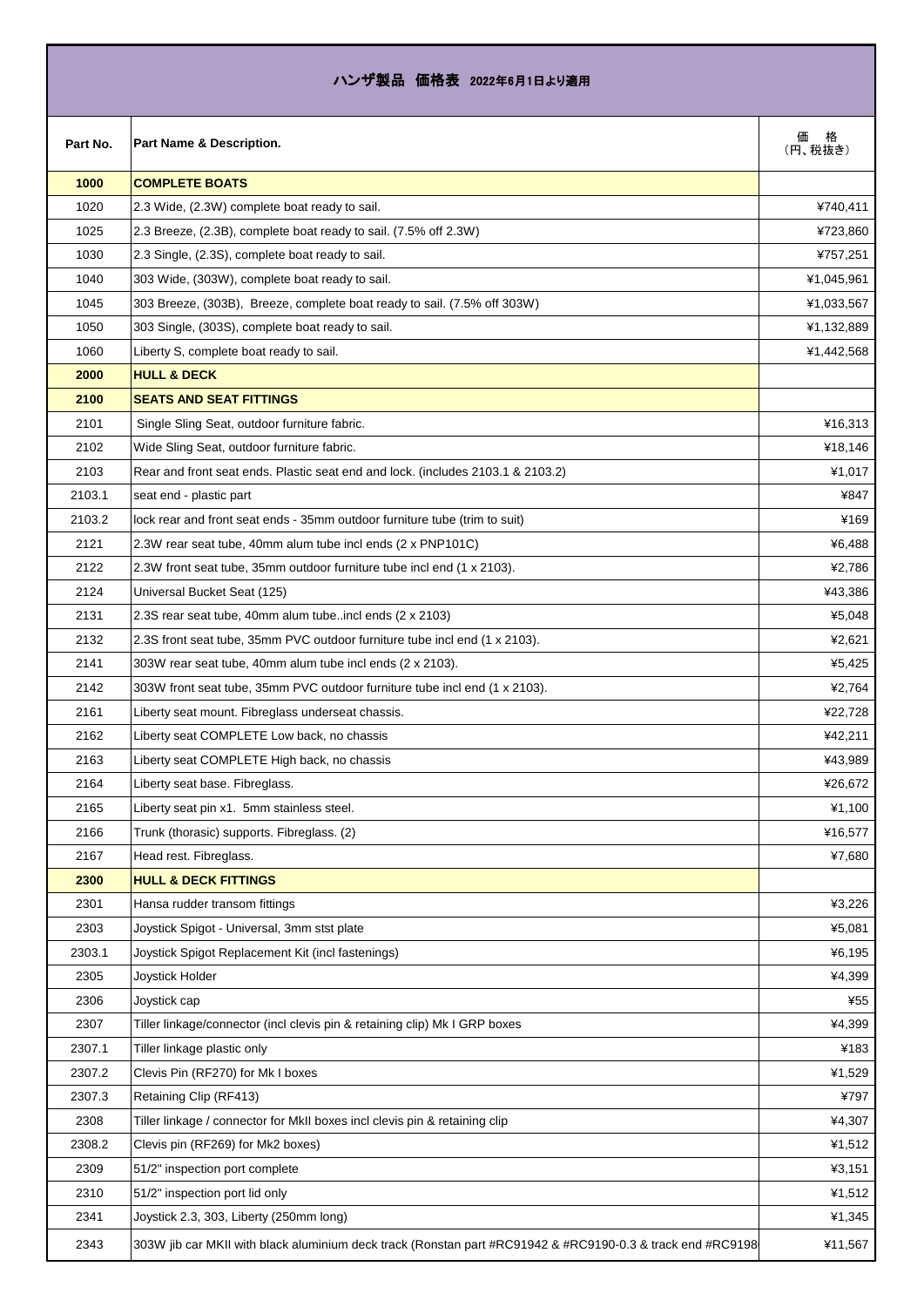## ハンザ製品 価格表 2022年6月1日より適用

| Part No. | Part Name & Description.                                                                                       | 価<br>(円、税抜き) |
|----------|----------------------------------------------------------------------------------------------------------------|--------------|
| 2343.1   | 303W jib car MKII (Ronstan part #RC91942)                                                                      | ¥8,905       |
| 2343.2   | Black aluminium deck track - to be used with 2343.2 MKII jib car (Ronstan part #RC9190-0.3 & track end #RC9198 | ¥2.662       |
| 2343.3   | Tool to expand MkI stainless track to take MkII composite car                                                  | ¥5,044       |
| 2400     | <b>HULL/DECK PRODUCTION MATERIALS</b>                                                                          |              |
| 2401     | Main reefing drum 50mm mast one half only. (Nylon)                                                             | ¥2,933       |
| 2402     | Main reefing drum clamp 50mm mast (st/st hose clamp with star knob)                                            | ¥4,106       |
| 2403     | Main reefing drum halves (2 x 2401) joined                                                                     | ¥6,598       |
| 2404     | Main reefing drum complete (2403 & 2402 fitted to PVC tube. Includes 2404.1).                                  | ¥14,252      |
| 2406     | Main mast 57mm deck bush                                                                                       | ¥1,100       |
| 2407     | 1/4" Cheesehead slot screws NYLON                                                                              | ¥69          |
| 2412     | Gunwale fender, 2.3W, 2.3S.                                                                                    | ¥8,798       |
| 2414     | Gunwale fender, 303W                                                                                           | ¥11,437      |
| 2415     | Gunwale fender, 303S                                                                                           | ¥11,364      |
| 2416     | Gunwale fender, LibertyS, XS                                                                                   | ¥13,197      |
| 2421     | Reefing Tension Block (2.3, 303)                                                                               | ¥3,391       |
| 2422     | Reefing Tension Block (Liberty)                                                                                | ¥3,427       |
| 3000     | <b>FOILS</b>                                                                                                   |              |
| 3100     | <b>KEELS</b>                                                                                                   |              |
| 3120     | 2.3S, 2.3W keel (20kg).                                                                                        | ¥99,525      |
| 3130     | 2.3S keel (30kg, optional with servo models).                                                                  | ¥112,558     |
| 3140     | 303W keel (30kg).                                                                                              | ¥135,780     |
| 3160     | Liberty S keel. (70kg)                                                                                         | ¥177,723     |
| 3200     | <b>LEAD BALLAST BULBS</b>                                                                                      |              |
| 3271     | Liberty X, XS bulb. (60 kg lead)                                                                               | ¥153,766     |
| 3300     | <b>RUDDER BLADES</b>                                                                                           |              |
| 3321     | 2.3Breeze, 2.3W, 2.3S, 303S, LibS rudder blade.                                                                | ¥32,358      |
| 3341     | 303W rudder blade.                                                                                             | ¥40,202      |
| 3400     | <b>RUDDER BOXES &amp; TILLERS</b>                                                                              |              |
| 3402.1   | Rudder pin, 1/4". (universal, all except SKUD) MKI                                                             | ¥1,760       |
| 3402.2   | Rudder pin, 1/4". (universal, all except SKUD) MKII                                                            | ¥2,053       |
| 3421     | 2.3Breeze, 2.3W, 2.3S rudder box MkII. Stainless steel                                                         | ¥39,224      |
| 3422     | 2.3W, 2.3S rudder box MkII. Stainless steel incl rud/pin                                                       | ¥41,496      |
| 3441     | 303W, 303S, Liberty S rudder box MkII. Stainless steel.                                                        | ¥39,224      |
| 3442     | 303W, 303S, Liberty S rudder box MkII. Stainles steel incl rud/pin                                             | ¥41,496      |
| 3500     | <b>FOIL &amp; BULB ACCESSORIES</b>                                                                             |              |
| 3501     | Keel pin Long. (420mm long x 12mm diam alum tube).COMPLETE                                                     | ¥1,419       |
| 3502     | Keel pin Short/ (200mm long x 12mm diam alum tube).COMPLETE                                                    | ¥1,334       |
| 3505     | Keel lock down strap with hooks                                                                                | ¥3,254       |
| 3506     | Shock cord strop with parrel ball for securing keel pin long                                                   | ¥847         |
| 4000     | <b>SPARS, RUNNING RIGGING &amp; SAILS</b>                                                                      |              |
| 4100     | <b>MASTS &amp; MAST FITTINGS</b>                                                                               |              |
| 4101     | Mast top end cap fitting-Universal (all except SKUD).                                                          | ¥1,701       |
| 4102     | Mast base end cap - Universal (all except SKUD).                                                               | ¥1,701       |
| 4123     | 2.3, split mast complete. (4.1m x 50mm diam).                                                                  | ¥26,474      |
| 4143     | 303W split mast complete. (4.7m x 50mm diam).                                                                  | ¥27,530      |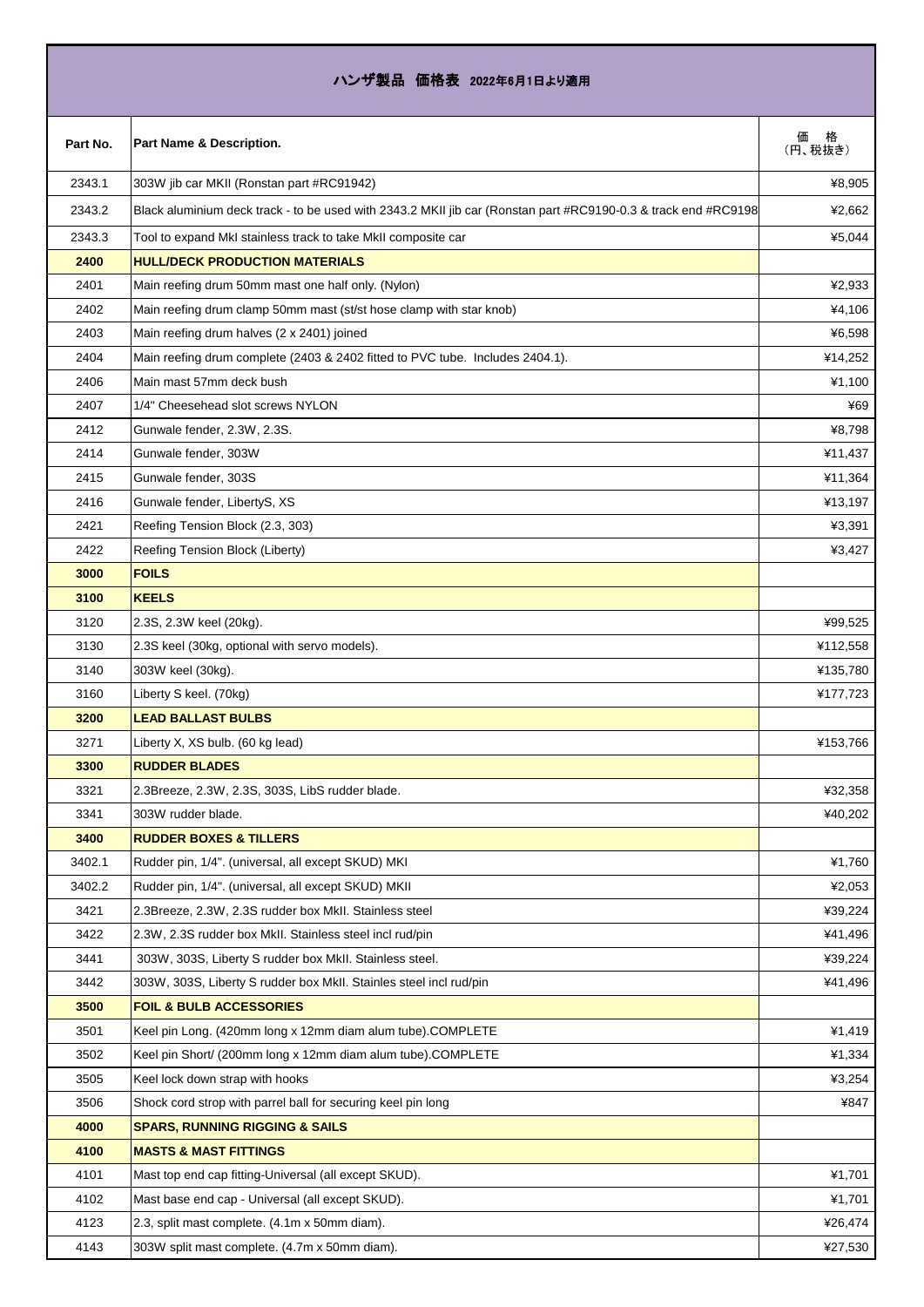| ハンザ製品 価格表 2022年6月1日より適用 |                                                                                 |                   |
|-------------------------|---------------------------------------------------------------------------------|-------------------|
| Part No.                | Part Name & Description.                                                        | 価<br>格<br>(円、税抜き) |
| 4161                    | Liberty S split mainmast complete. (5.7m long x 50mm alum tube).                | ¥36,658           |
| 4200                    | <b>BOOMS AND BOOM FITTINGS</b>                                                  |                   |
| 4201                    | Rowlock                                                                         | ¥2,284            |
| 4202                    | 2.3, 303, Liberty boom outhaul component                                        | ¥11,950           |
| 4221                    | 2.3, 303W, breeze, boom complete.                                               | ¥38,655           |
| 4222                    | 2.3, 303W, breeze, boom bare bent tube.                                         | ¥5,040            |
| 4261                    | LibertyS boom complete.                                                         | ¥43,740           |
| 4262                    | LibertyS boom main tube.                                                        | ¥1,595            |
| 4291                    | SKUD 18 MkII Selden boom complete with compression vang, outhaul & mainsheet    | ¥98,201           |
| 4300                    | <b>FOREMASTS AND FOREMAST FITTINGS</b>                                          |                   |
| 4303                    | Nylon foremast reefing drum joined.                                             | ¥5,499            |
| 4304                    | Foremast head end cap                                                           | ¥220              |
| 4340                    | 303 foremast reefing drum assembly. (complete component)                        | ¥6,616            |
| 4341                    | 303W foremast complete                                                          | ¥21,811           |
| 4360                    | Liberty foremast reefing drum assembly. (complete component suits all Liberty). | ¥8,431            |
| 4361                    | Liberty foremast complete                                                       | ¥22,728           |
| 4400                    | <b>OTHER SPARS &amp; SPAR FITTINGS</b>                                          |                   |
| 4401                    | Bobbin 50mm diam mast                                                           | ¥4,032            |
| 4404                    | Jib strut claw Mk1 & Mk11.                                                      | ¥14,663           |
| 4461                    | Liberty S,XS Jib Strut MkII Complete Incl 4462 & 4463                           | ¥23,571           |
| 4462                    | Liberty S, X, XS Jib strut alum tube Mk11 fitted. Incl 4462.2                   | ¥8,644            |
| 4462.2                  | Jib strut MkII "L" end piece. (Stainless steel)                                 | ¥4,124            |
| 4463                    | Liberty S, X, XS Jib strut FRP tube fitted. (suits Mk1 & Mk11).                 | ¥14,663           |
| 4463.2                  | Jib strut hook only, suits all. (stainless steel)                               | ¥4,032            |
| 4600                    | <b>SAILS &amp; SAIL ACCESSORIES.</b>                                            |                   |
| 4621                    | 2.3W, 2.3S, Mainsail HYDE                                                       | ¥60,770           |
| 4621.9                  | 2.3W, 2.3S, Mainsail NORTH                                                      | ¥51,654           |
| 4622                    | 2.3 Breeze, Mainsail HYDE                                                       | ¥60,770           |
| 4622.9                  | 2.3 Breeze, Mainsail NORTH                                                      | ¥51,654           |
| 4641                    | 303W sail suit. (4641.1 main & 4641.2 jib). HYDE                                | ¥93,904           |
| 4641.9                  | 303W sail suit. (4641.1 main & 4641.2 jib). NORTH                               | ¥79,819           |
| 4641.1                  | 303W mainsail HYDE                                                              | ¥67,900           |
| 4641.19                 | 303W mainsail NORTH                                                             | ¥57,716           |
| 4641.119                | 303W mainsail window NORTH                                                      | ¥2,071            |
| 4641.2                  | 303W Jib HYDE                                                                   | ¥26,004           |
| 4641.29                 | 303W Jib NORTH                                                                  | ¥22,105           |
| 4641.219                | 303W jib window NORTH                                                           | ¥2,071            |
| 4642                    | 303 Breeze sail suit. (4642.1 main & 4642.2 jib). HYDE                          | ¥93,790           |
| 4642.9                  | 303 Breeze sail suit. (4642.1 main & 4642.2 jib). NORTH                         | ¥79,819           |
| 4642.1                  | 303 Breeze mainsail HYDE                                                        | ¥67,900           |
| 4642.19                 | 303 Breeze mainsail NORTH                                                       | ¥57,716           |
| 4642.2                  | 303 Breeze Jib HYDE                                                             | ¥27,690           |
| 4642.29                 | 303 Breeze Jib NORTH                                                            | ¥22,105           |
| 4661                    | LibertyS sail set. HYDE                                                         | ¥103,537          |
| 4661.9                  | LibertyS sail set. NORTH                                                        | ¥88,008           |

**T**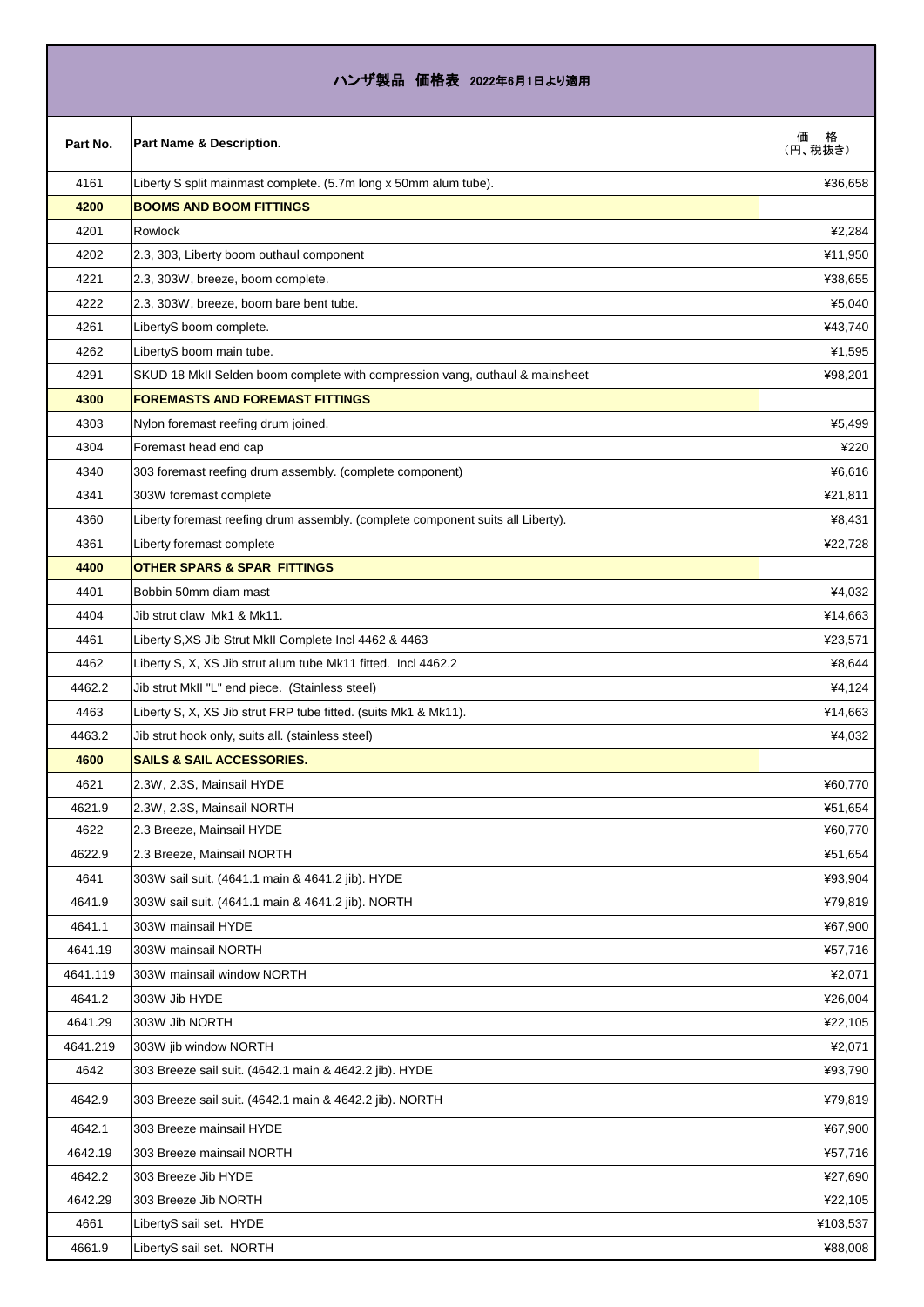| ハンザ製品 価格表 2022年6月1日より適用 |                                                                                                |                   |
|-------------------------|------------------------------------------------------------------------------------------------|-------------------|
| Part No.                | Part Name & Description.                                                                       | 価<br>格<br>(円、税抜き) |
| 4661.1                  | LibertyS main HYDE                                                                             | ¥73,439           |
| 4661.19                 | LibertyS main NORTH                                                                            | ¥62,421           |
| 4661.2                  | Liberty jib. HYDE                                                                              | ¥30,099           |
| 4661.29                 | Liberty jib. NORTH                                                                             | ¥25,582           |
| 4700                    | <b>BOAT &amp; SAIL &amp; FOIL COVERS.</b>                                                      |                   |
| 4721                    | 2.3 deck cover                                                                                 | ¥55,390           |
| 4722                    | 2.3 mast cover                                                                                 | ¥12,063           |
| 4724                    | 2.3 mast sock - rigged                                                                         | ¥12,725           |
| 4726                    | 2.3 deck skirt complete with hooks                                                             | ¥66,524           |
| 4726.3                  | deck skirt hook only (x1) 2.3, 303 & Liberty                                                   | ¥971              |
| 4741                    | 303W deck cover                                                                                | ¥62,526           |
| 4742                    | 303 mast cover. (suits both S & W)                                                             | ¥15,292           |
| 4743                    | 303 fore mast cover. (suits both S & W)                                                        | ¥11,724           |
| 4744                    | 303 mast sock - Rigged (suits both S & W)                                                      | ¥15,208           |
| 4745                    | 303 fore mast sock - Rigged. (suits both S & W)                                                | ¥12,694           |
| 4746                    | 303 deck skirt complete with hooks                                                             | ¥64,696           |
| 4746.1                  | 303 deck skirt fabric only                                                                     | ¥54,986           |
| 4746.2                  | deck skirt hooks, set of 10 for 303 & Liberty                                                  | ¥9,709            |
| 4761                    | Liberty deck cover                                                                             | ¥68,133           |
| 4762                    | Liberty main mast cover.                                                                       | ¥18,690           |
| 4763                    | Liberty fore mast cover.                                                                       | ¥13,083           |
| 4764                    | Liberty main mast sock - Rigged.                                                               | ¥17,407           |
| 4765                    | Liberty fore masts sock - Rigged                                                               | ¥13,322           |
| 4766                    | Liberty deck skirt complete with 10 hooks                                                      | ¥65,135           |
| 4766.1                  | Liberty deck skirt fabric only                                                                 | ¥55,426           |
| 5000                    | <b>ANCILLARY EQUIPMENT</b>                                                                     |                   |
| 5200                    | KEEL LIFTERS, LIFTING BRIDLES, TACKLES.                                                        |                   |
| 5201                    | Volunteer keel lifter                                                                          | ¥16,936           |
| 5202                    | Keel lifter donuts                                                                             | ¥3,024            |
| 5203                    | Onboard keel lifter hull components - Kit                                                      | ¥7,002            |
| 5204                    | Onboard keel lifter hull components - Fitted                                                   | ¥17,070           |
| 5221                    | 2.3 onboard keel lifter. (4 part purchase). Fittings to install also req'd. Order 5203 or 5204 | ¥32,699           |
| 5241                    | 303 onboard keel lifter. (6 part purchase). Fittings to install also reg'd. Order 5203 or 5204 | ¥36,034           |
| 5261                    | Liberty volunteer keel lifter                                                                  | ¥62,318           |
| 5262                    | Liberty on board keel lifter                                                                   | ¥128,463          |
| 5262.1                  | Liberty on board keel lifter hull components - fitted                                          | ¥8,474            |
| 5300                    | <b>C CRANES &amp; SLINGS</b>                                                                   |                   |
| 5301                    | Hand winch stainless steel (also suits keel lifters 5261 & 5281)                               | ¥49,148           |
| 5305                    | Swaged Rope & Carabiner                                                                        | ¥5,001            |
| 5306                    | Sheave 60mm ball bearing for C Crane (x1) + washers (x2)                                       | ¥3,051            |
| 5311                    | Standard Flush C Crane. 450mm shaft. Includes fall arrestor, spreader bar & shackles           | ¥389,149          |
| 5312                    | Extended height Flush C Crane. 320mm shaft. Incl fall arrestor, spreader bar & shackles.       | ¥389,149          |
| 5321                    | Standard Stand C Crane. 270mm shaft. Includes fall arrestor, spreader bar & shackles           | ¥389,149          |
| 5322                    | Extended height Stand C Crane. 270mm shaft. Includes fall arrestor, spreader bar & shackles    | ¥389,149          |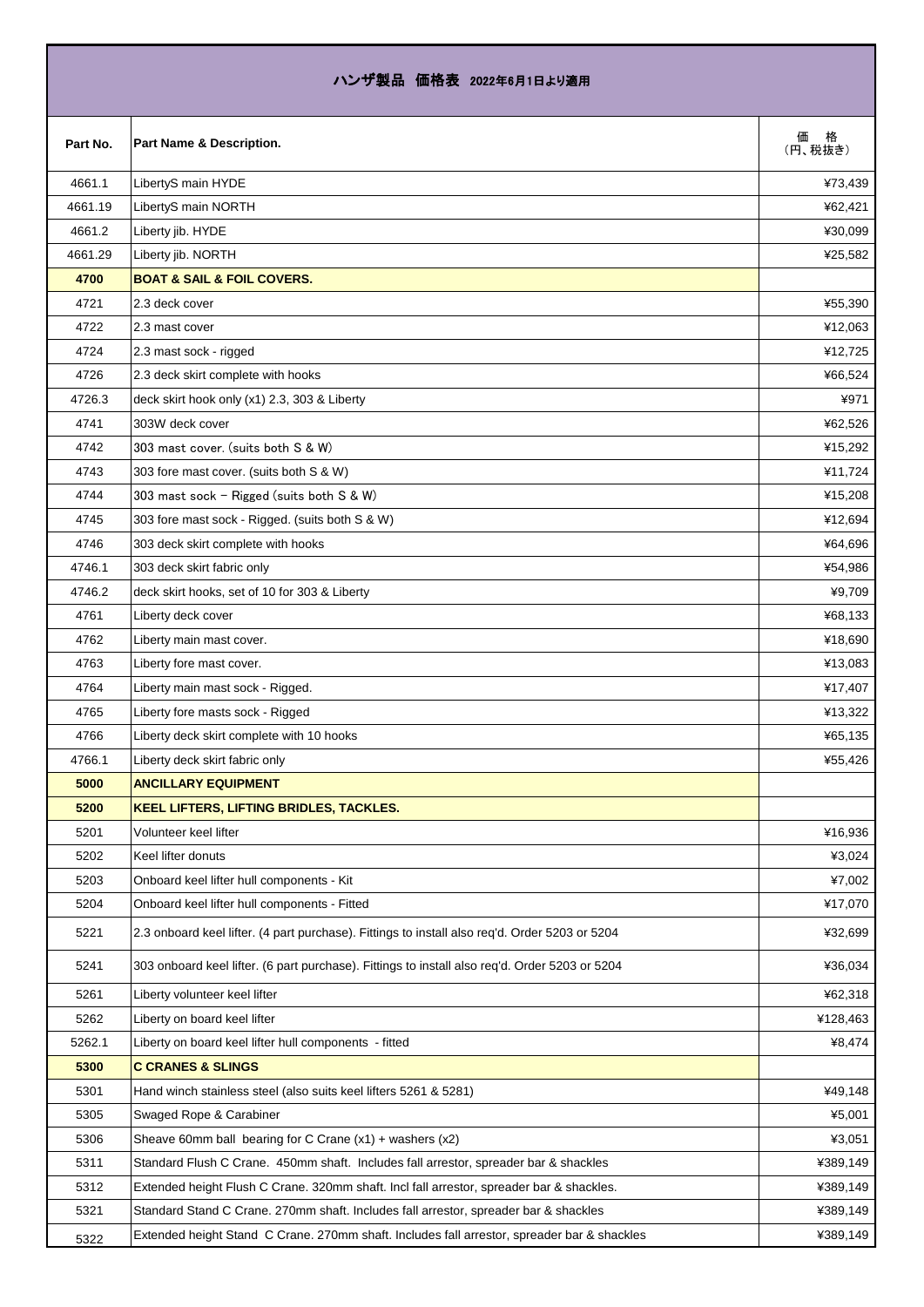| ハンザ製品 価格表 2022年6月1日より適用 |                                                                                                       |               |
|-------------------------|-------------------------------------------------------------------------------------------------------|---------------|
| Part No.                | Part Name & Description.                                                                              | 価格<br>(円、税抜き) |
| 5331                    | Spreader bar. Stainless steel                                                                         | ¥38,491       |
| 5341                    | <b>Fall arrestor</b>                                                                                  | ¥52,473       |
| 5351                    | Stand on triangle base. Stainless Steel                                                               | ¥47,655       |
| 5353                    | Stand on rectangle base. Stainless steel                                                              | ¥43,989       |
| 5354                    | Corner stand, Stainless steel                                                                         | ¥32,992       |
| 5357                    | Flush mount socket liner                                                                              | ¥17,724       |
| 5359                    | Ply base plate                                                                                        | ¥14,249       |
| 5361                    | Sling standard                                                                                        | ¥33,217       |
| 5362                    | Sling dual length webbing                                                                             | ¥40,674       |
| 5400                    | SHUTTLES, CADDIES, TROLLIES, TRAILERS.                                                                |               |
| 5431                    | Keel caddie                                                                                           | ¥61,011       |
| 5432                    | Shore shuttle (2.3, 303) - ex Batam with nose cone                                                    | ¥110,474      |
| 5432.1                  | Replacement Trolley Wheels (400mm diam)                                                               | ¥9,384        |
| 5432.2                  | Shore shuttle bow support for 303                                                                     | ¥10,575       |
| 5432.3                  | Shore shuttle base (with carpet, no holes)                                                            | ¥78,607       |
| 5461                    | Liberty shore shuttle (fits Lib bow, needed for 5416 road trailer)                                    | ¥138,880      |
| 5471                    | <b>OTB Launch Trolley</b>                                                                             | ¥272,752      |
| 5500                    | <b>PONTOONS, DOCKS &amp; TENDERS.</b>                                                                 |               |
| 6000                    | <b>SERVO ELECTRIC EQUIPMENT</b>                                                                       |               |
| 6110                    | <b>COMPLETE SYSTEMS</b> (add .99 to any system to exclude batteries and include connectors)           |               |
| 6111                    | 40rpm mainsheet winch with switch and battery                                                         | ¥123,227      |
| 6112                    | 80rpm mainsheet winch with switch and battery                                                         | ¥176,596      |
| 6121                    | Joystick control box & loom for helm only                                                             | ¥190,875      |
| 6122                    | Joystick control box & loom - 2.3 helm & 40rpm mainsheet winch                                        | ¥296,185      |
| 6123                    | Joystick control box & loom - 2.3 helm & 80rpm mainsheet winch                                        | ¥349,571      |
| 6131.99                 | Standard 2.3 system withut batteries, incl 2 battery connectors (#6711.2) & 1 x #6732 for USA/CAN/JPN | ¥333,155      |
| 6132                    | 2.3S system with 80rpm mainsheet winch and helm                                                       | ¥399,666      |
| 6161.99                 | 303S Liberty. System without batteries. Helm, 40rpm mainsheet winch, self tacking jib winch           | ¥419,046      |
| 6162.99                 | 303S Liberty system without batteries. Helm, 80rpm mainsheet winch, self tacking jib winch            | ¥473,164      |
| 6200                    | <b>CONTROL BOXES &amp; WIRING LOOMS</b>                                                               |               |
| 6231                    | Control box & loom for 2.3, 40rpm main, Helm. (#6131)                                                 | ¥56,312       |
| 6232                    | 2.3, 80rpm mainsheet, helm. Control box & loom only.                                                  | ¥62,894       |
| 6261                    | Control box for 303, Liberty, Helm, 40rpm or 80rpm mainsheet winch, self tacking jib                  | ¥71,669       |
| 6261.1                  | Liberty control box leads with connectors, loose. (Joystick, battery, helm, main & jib winch leads).  | ¥25,760       |
| 6261.77                 | Replacement control box for MK1 Liberty system (pre 2010 with push button main only switch).          | ¥71,669       |
| 6300                    | <b>CONTROLLERS</b>                                                                                    |               |
| 6301                    | Chest mount for joystick #6332 incl strap.                                                            | ¥10,447       |
| 6302                    | Chest mount plate for joystick in enclosure incl strap                                                | ¥10,447       |
| 6302.1                  | Chest plate                                                                                           | ¥4,179        |
| 6302.21                 | Chest plate strap - long                                                                              | ¥6,268        |
| 6302.22                 | Chest plate strap - short                                                                             | ¥5,920        |
| 6311                    | Mainsheet winch switch controller                                                                     | ¥11,179       |
| 6321                    | Single enclosure with joystick & loom for one winch                                                   | ¥53,386       |
| 6322                    | Single enclosure with joystick & loom for two winches                                                 | ¥66,898       |
| 6331                    | 2 axis joystick in enclosure, for 2.3 system (#6131 & 6132) helm, 40rpm & 80rpm mainsheet winch       | ¥33,292       |

Г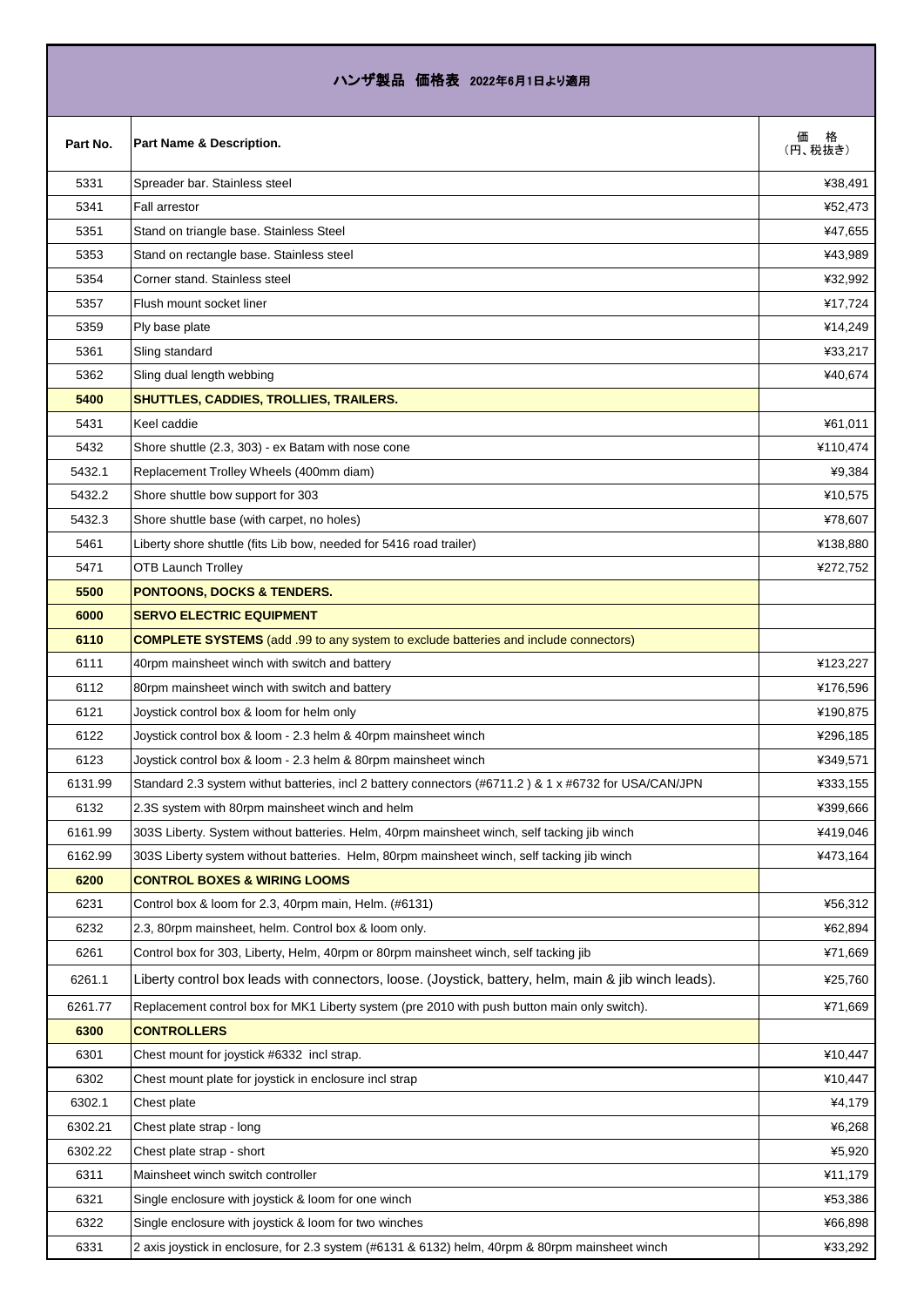## ハンザ製品 価格表 2022年6月1日より適用

| Part No. | Part Name & Description.                                                                            | 価<br>格<br>(円、税抜き) |
|----------|-----------------------------------------------------------------------------------------------------|-------------------|
| 6332     | 2 axis joystick chest mount, for 2.3 system (#6161 & 6132) helm, with 40rpm & 80rpm mainsheet winch | ¥33,292           |
| 6333     | Sip & puff, chest mount, for 2.3 system (#6133) with helm, 40rpm or 80rpm mainsheet winch           | ¥65,819           |
| 6361.1   | 2 axis joystick in enclosture (north/south orientation) for 303S & Liberty systems #6161 & #6162    | ¥48,998           |
| 6361.2   | 2 axis joystick in enclosture (east/west orientation) for 303S & Liberty systems #6161 & #6162      | ¥48,998           |
| 6361.77  | replacement joystick for Mk1 (pre 2010 with push button main only swtich)                           | ¥48,998           |
| 6363     | Sip & puff, in chest mount encosure. For 303S & Liberty systems (#6161 & #6162)                     | ¥106,041          |
| 6363.1   | S&P straws for Item # 6363                                                                          | ¥4,985            |
| 6363.2   | Sip &Puff long straws for bridge mount. For 303S & Liberty systems #6161 & #6162                    | ¥9,971            |
| 6393     | 2 single axis momentary switches in enclosure for SKUD main & jib sheet winch system                | ¥64,426           |
| 6395     | Single axis momentary switch on lead for SKUD 18 canting seat (for 6195).                           | ¥16,716           |
| 6400     | <b>HELM WINCHES &amp; PARTS</b>                                                                     |                   |
| 6401     | Helm winch for all models                                                                           | ¥94,340           |
| 6402     | Helm actuator for all models                                                                        | ¥51,860           |
| 6431     | 2.3S helm winch, incl drum                                                                          | ¥117,359          |
| 6431.1   | Drum for 2.3 helm winch                                                                             | ¥22,984           |
| 6461     | 303S, Liberty helm winch incl drum                                                                  | ¥119,571          |
| 6461.1   | Drum for 303S, Liberty helm winch                                                                   | ¥24,865           |
| 6463     | Liberty helm acuator incl fittings                                                                  | ¥48,301           |
| 6491     | SKUD helm winch incl drum                                                                           | ¥123,976          |
| 6491.1   | Drum for SKUD helm winch                                                                            | ¥29,601           |
| 6500     | <b>SHEET &amp; HALIARD WINCHES &amp; PARTS</b>                                                      |                   |
| 6501     | 40rpm mainsheet winch for 2.3S, 303S, Liberty S (Preslite Motor)                                    | ¥83,005           |
| 6501.31  | 40rpm mainsheet winch drum                                                                          | ¥11,144           |
| 6501.51  | 6501 power cable with fuse holder & connector.                                                      | ¥5,485            |
| 6502     | 80rpm mainsheet winch for 2.3S, 303S, Liberty S, XS, SKUD (Doga 319 motor)                          | ¥145,164          |
| 6502.1   | Doga 319                                                                                            | ¥52,787           |
| 6505     | Jib sheet winch, 303S, Liberty self tacking jib (Soho motor)                                        | ¥53,839           |
| 6506     | Jib sheet winch, 303S, manual tacking jib(Doga 111 motor)                                           | ¥92,146           |
| 6507     | Jib sheet winch, SKUD 18.                                                                           | ¥92,146           |
| 6700     | <b>SERVO COMPONENTS</b>                                                                             |                   |
| 6731     | 2.3S rubber bung kit.                                                                               | ¥2,346            |
| 6732     | Liberty & 303S rubber bung kit.                                                                     | ¥2,933            |
| 6736     | Servo Fittings Kit                                                                                  | ¥2,053            |
| 6737     | Traveller Block(s) for servo assist                                                                 | ¥4,742            |
| 6741     | 12V Y connector.                                                                                    | ¥11,393           |
| 6742     | 2.3S, 303S, Liberty 18 or 24 volt power booster module for 40rpm systems                            | ¥0                |
| 6743     | Liberty to 2.3 joystick adaptor.                                                                    | ¥9,546            |
| 6744     | 2.3 to liberty joystick adaptor                                                                     | ¥9,546            |
| 6751     | Preslite 40rpm motor (for 40rpm mainsheet winch).                                                   | ¥28,116           |
| 6752     | Soho motor (for 6561 Liberty jib sheet winch)                                                       | ¥9,531            |
| 6753     | Doga 316:40rpm (6431, 6461, 6481 helm winches)                                                      | ¥28,593           |
| 6754.1   | Doga 111:40rpm                                                                                      | ¥33,358           |
| 6754.2   | Doga 111:70rpm (for 6551 & 6581 jib sheet winches)                                                  | ¥33,358           |
| 6755.1   | Doga 319:40rpm (for 6532 mainshhet winch)                                                           | ¥42,889           |
| 6755.2   | Doga 319:80rpm (for 6532 mainshhet winch)                                                           | ¥42,889           |